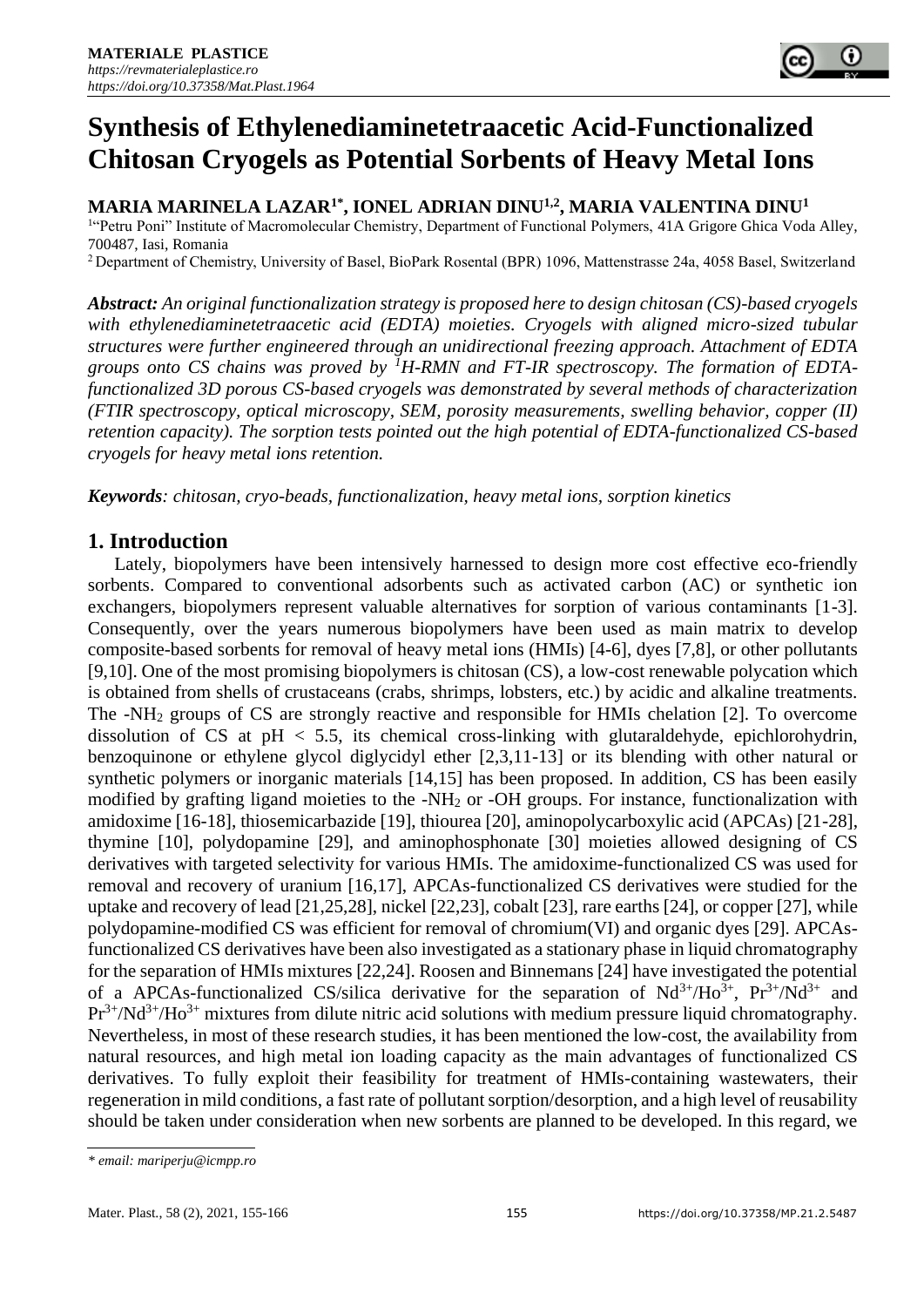proposed here the synthesis of ethylenediaminetetraacetic acid (EDTA)-functionalized CS cryogels, as beads, with the main to address some of the limitations of the already reported analogues including water soluble CS derivatives or conventional hydrogels. Polymer-based materials in cryogel form are highly recommended because of their facile synthesis (water as a solvent), macroporous 3D structure, high mechanical stability, interconnected flow-channels allowing the study of viscous organic mobile phase even at high flow rates without any pressure drop and diffusion-related issues [31-33]. Herein, the icesegregation-induced self-assembly technique or cryogenic process was applied to obtained CS-based micro-structured frameworks with an oriented lamellar architecture achieved by the additional use of unidirectional freezing in nitrogen liquid (LN). To improve the 'active' surface area of our CS-based cryogels, the chemically modification of CS with EDTA coordinating groups was further carried out. The impact of the synthesis strategy on the CS-based cryogels sorption properties was also investigated by performing sorption kinetics and reusability studies towards  $Cu^{2+}$  ions.

# **2. Materials and methods**

# **2.1. Materials**

CS, as powder, glutaraldehyde (GA) solution (Grade I, 25% in H<sub>2</sub>O), 4,4'–Ethylenebis(2,6– morpholinedione) (EDTA dianhydride), and copper(II) chloride dihydrate ( $CuCl<sub>2</sub>·2H<sub>2</sub>O$ ), purchased from Sigma-Aldrich (GmbH, Germany), were used without any further purification.

The deacetylation degree (DD) of CS was first evaluated by FTIR spectroscopy, as previously shown [34]. It was determined that CS has 85% deacetylated units. The DD value of CS was further confirmed by  ${}^{1}$ H-RMN spectroscopy taking into consideration the value of the integral of the signal at 2.05 ppm, attributed to the methyl protons in the acetyl group, respectively that of the signal at 3.18 ppm corresponding to the proton bound to the carbon atom  $C2$  in the pyranose ring, CH-NH<sub>2</sub> [35]. The molar mass  $(M_v)$  of CS was assessed by viscometry [36], and was calculated as 341 kDa.

Hydrochloric acid, sodium hydroxide, acetic acid, methanol, and isoproponal of the highest commercially purity, provided by Chemical Company, were used as received.

# **2.2. Methods**

# **2.2.1. Synthesis of CS-based cryobeads**

To prepare chemically cross-linked CS cryobeads, the cross-linking of CS with GA was conducted at −18°C within the millimeter-sized droplets, according to a procedure previously reported [4,37] with some modifications. Typically, 0.2 g of CS powder was dissolved in 10 mL of 2 wt.%  $CH<sub>3</sub>COOH$ aqueous solution and then the aqueous solution of GA (0.32 mL, 5 wt.%) was dropwise added under vigorous stirring over 30 min. Then, the mixture was kept under stirring 1 h in an ice bath. Finally, the homogeneous dispersion was added drop-by-drop, with an Eppendorf pipette, in LN (Step 1 – Scheme 1). The size of the frozen droplets was easily controlled by the tip diameter of the Eppendorf pipettes. Afterwards, the frozen droplets were separated from LN and immediately transferred in an Arctiko Freezer at −18 °C to ensure the complete cross-linking of CS by GA. After 24 h, the CS cryobeads were thawed at room temperature (RT) and washed several times with MilliQ water. Thereafter, the CS cryobeads were freeze-dried in a LABCONCO FreeZone apparatus for 48 h, at  $-50^{\circ}$ C and 0.04 mbars. The gel fraction yield (*GFY*, %) was determined by Eq. (1) [38]:

$$
GFY(\%) = \frac{W_d}{W_m} \times 100\tag{1}
$$

where:  $W_d$  is the weight of the freeze-dried cryobeads;  $W_m$  is the total amount of CS and GA used in synthesis of cryobeads.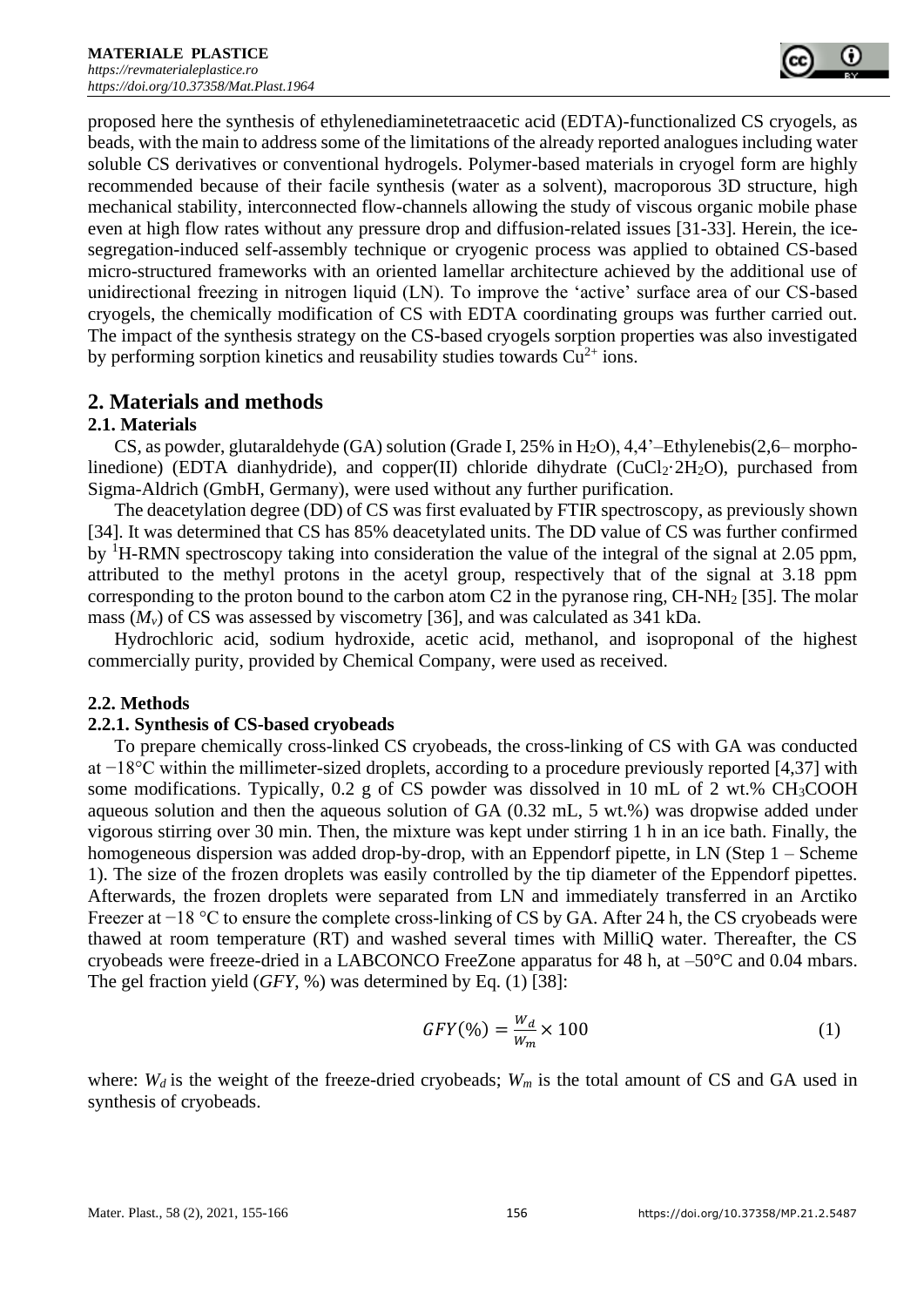

### **2.2.2. Functionalization of CS-based cryobeads**

The introduction of ethylenediaminetetraacetic acid (EDTA) ligand moieties onto CS cryobeads was achieved by reaction with EDTAD (Step  $2 -$  Scheme 1) [22]. Thus, 0.15 g of dried cryobeads have been introduced in a round-bottom flask containing 0.6 g EDTAD suspended in 100 mL of acetic acidmethanol (1:1 v/v) mixture and kept under stirring for 24h at 22ºC. Then, the EDTA-functionalized cryobeads were intensively washed with MilliQ water and freeze-dried in a LABCONCO FreeZone apparatus for 48 h, at  $-50$  °C and 0.04 mbars.



**Scheme 1**. Schematic illustration of the steps followed for the preparation of CS-based cryogels: Step 1 – formation of CS cryobeads; Step 2 – generation of EDTA ligand groups onto CS cryobeads

# **2.2.3. Structural and morphological characterization**

The FTIR spectra of the CS cryobeads, before and after functionalization with EDTA moieties, were recorded with a Vertex 70 FTIR spectrometer (Bruker, Germany), in the 4000–400 cm<sup>-1</sup> range, using the KBr tablets. The successful generation of the EDTA ligand groups onto CS matrix was confirmed by proton nuclear magnetic resonance  $({}^{1}H\text{-NMR})$  spectroscopy, all spectra being registered on a Bruker 400 MHz spectrometer. CS: <sup>1</sup>H-NMR (400 MHz, D<sub>2</sub>O,  $pH = 1$  adjusted with HCl, 25<sup>o</sup>C, TSP):  $\delta$ =2.05 ppm (s, 3H; –COC*H3*), 3.18 ppm (s, 1H; –C*H*), 3.41–4.23 ppm (m, 5H; *pyranose ring*), 4.52–4.61 ppm (s, 1H; –CH). The internal morphology of the CS cryobeads was investigated with an Environmental Scanning Electron Microscope (ESEM) type Quanta 200, operating at 20 kV, in low vacuum mode. The mean distance between the channels walls  $(MD, \mu m)$  was analyzed by Image J 1.48v software taking into account three independent SEM micrographs for every CS-based sample [38,39]. The overall porosity of the CS cryogels (*P, %*) was estimated by the liquid displacement technique, and was calculated by Eq. (2) [4,6].

$$
P\% = \frac{V_1 - V_3}{V_2 - V_3} x \ 100 \tag{2}
$$

where:  $V_I$  is the initial volume of isopropanol;  $V_2$  is the total volume of isopropanol with the impregnated cryobeads; *V<sup>3</sup>* is the volume of isopropanol measured after cryobeads separation.

The swelling behavior of CS cryobeads, before and after functionalization with EDTA moieties, was studied in an aqueous solution of *p*H 4 at RT, according to a previously published procedure [4]. The swelling ratio (SR,  $g/g$ ) was determined by Eq. (3):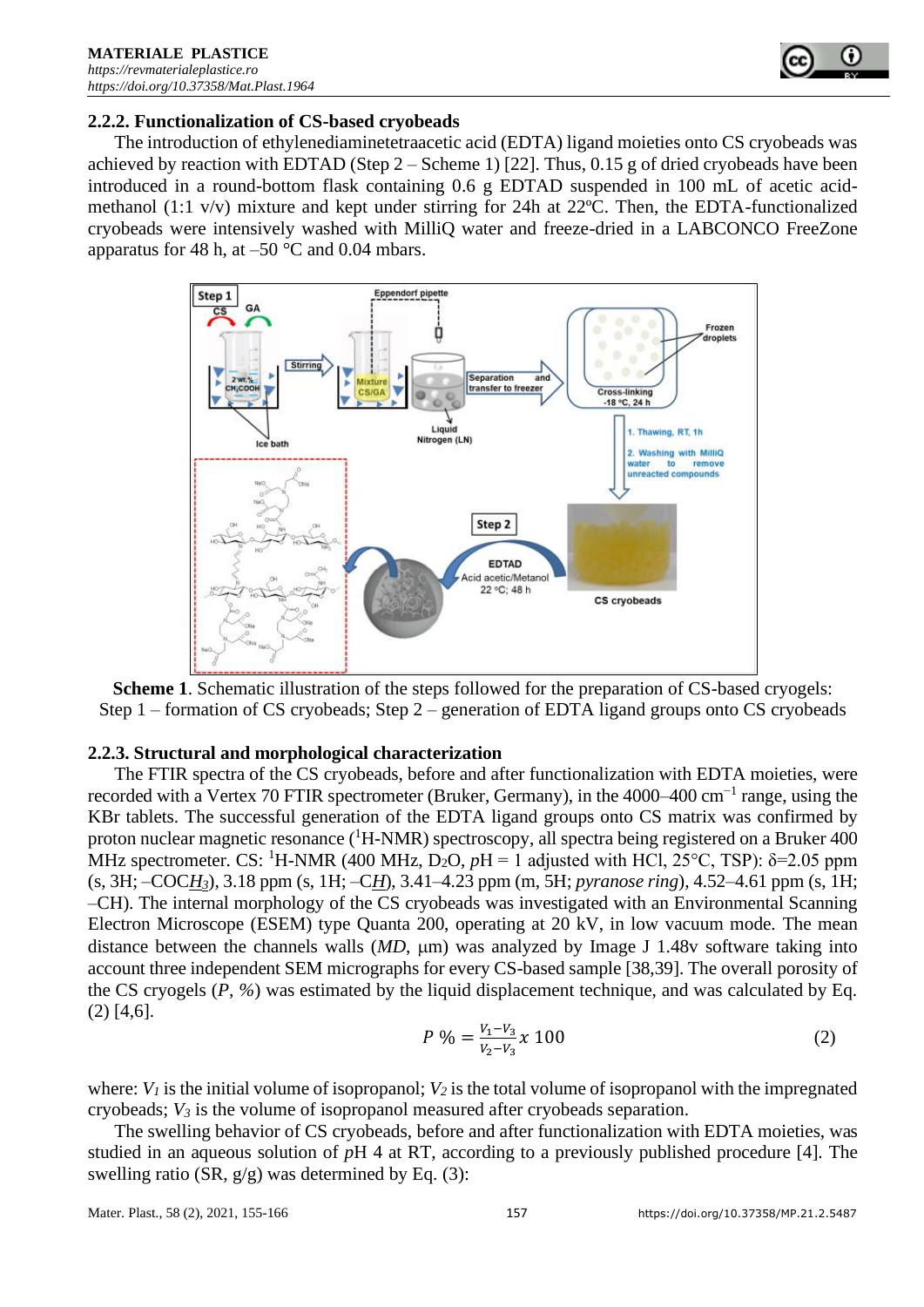$$
SR = \frac{w_t}{w_d} \tag{3}
$$

where:  $w_t(g)$  is the amount of the swollen cryobeads at time *t*;  $w_d(g)$  is the amount of the freeze-dried cryobeads. All data are reported as the average values of three independent experiments.

#### **2.2.4. Sorption/desorption experiments and reusability**

The sorption studies of both sorbents were carried out using a copper(II) chloride dehydrate aqueous solution of *pH* 4 by batch system. The sorption kinetics were investigated by adding 10 mL aqueous solution of  $Cu^{2+}$  ions with a concentration of 200 mg/L in a flask containing about 0.01 g of freeze-dried cryobeads, and kept in contact at RT for different period of times varying from 5 min to 180 min. The amount of the Cu<sup>2+</sup> ions retained by CS-based cryobeads at time *t*,  $q_t$  (mg/g) was calculated by Eq. (4):

$$
q_t = \frac{(c_0 - c_t) \cdot V}{m} \tag{4}
$$

where: *C*<sup>0</sup> is the initial Cu<sup>2+</sup> ions concentration (mg/L); *C*<sup>t</sup> is the Cu<sup>2+</sup> ions concentration at time *t* (mg/L); *V* is the volume of  $Cu^{2+}$  ions solution (L); *m* is the sorbent dose (g).

The residual concentration of  $Cu^{2+}$  ions was determined by Flame Atomic Absorption Spectrometry (FAAS) using a high-resolution ContrAA 300 Analytik Jena spectrometer at the characteristic maximum wavelength of 324 nm. The removal efficiency ( $RE, \%$ ) of  $Cu^{2+}$  ions from aqueous solution on both sorbents was determined by Eq. (5):

$$
RE = \frac{(c_0 - c_e)}{c_0} \chi 100
$$
\n(5)

where:  $C_0$  has the same meaning as in Eq. (4);  $C_e$  is the equilibrium  $Cu^{2+}$  ions concentration (mg/L).

The desorption studies of the  $Cu^{2+}$ -loaded cryobeads were performed with 0.1 M HCl aqueous solution for 120 min. Then, the CS–based cryobeads were intensively washed with MilliQ water and were regenerated with 0.1 M NaOH aqueous solution for 120 min. After this treatment, the CS-based cryobeads were washed with MilliQ water to neutral before employing them in another cycle of sorption.

# **3. Results and discussions**

#### **3.1. Functionalization of CS with EDTA and formation of CS-based cryobeads**

The chemical structure and composition of CS-EDTA polymer obtained using a 'green' procedure (Scheme 2) was confirmed by  ${}^{1}$ H-NMR (Figure 1).



**Scheme 2**. Functionalization of CS with EDTA ligand groups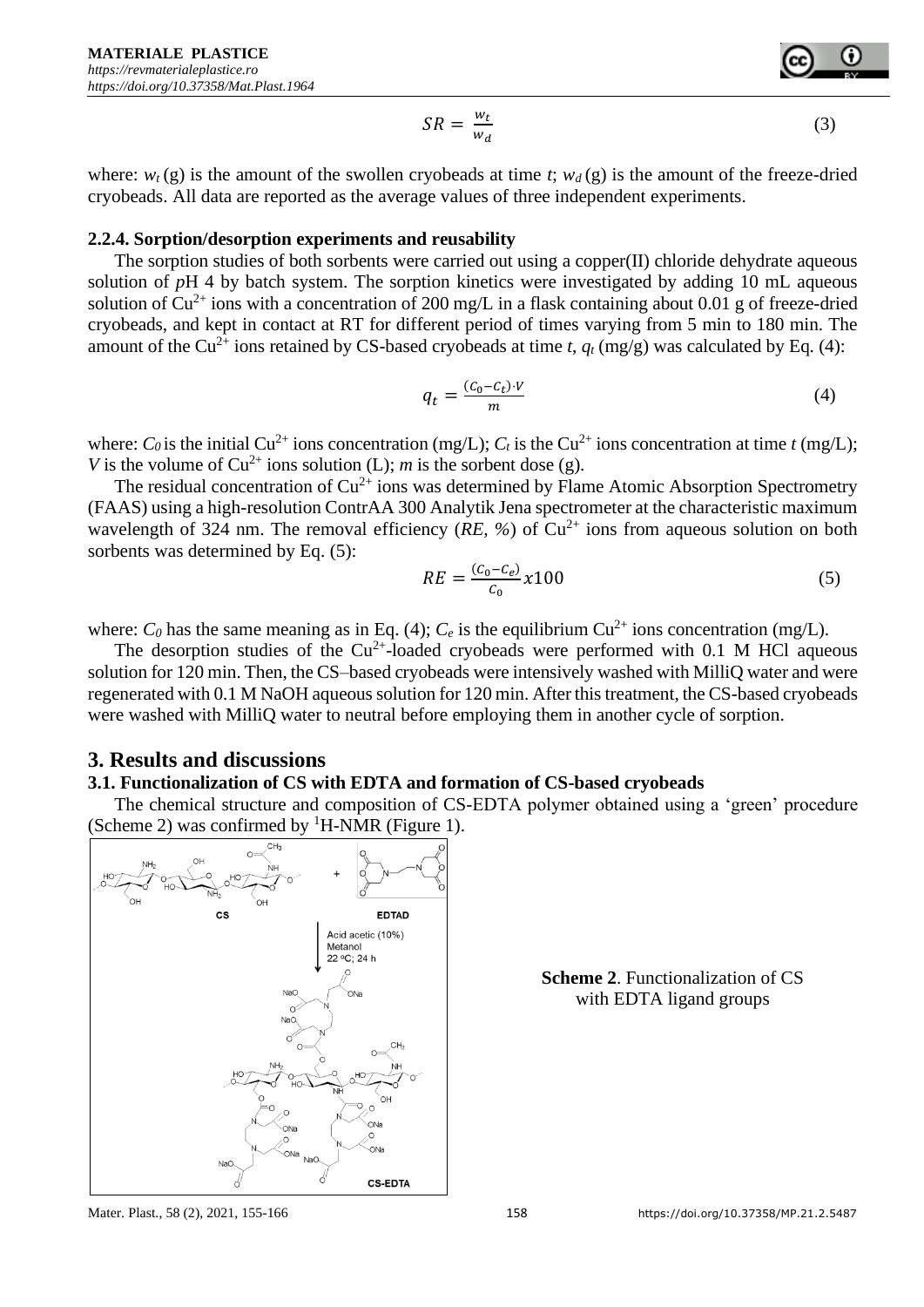**C.S.FDTA**  $-1.17$  $-480$ 858XX 2.08  $(in D<sub>2</sub>O, pH = 1)$ N-CH<sub>z</sub>-CO-NH-CS,  $N$ -CH<sub>z</sub>-CO-O-CS N-CH<sub>2</sub>COOH  $N$ -CH<sub>2</sub>-CH<sub>2</sub>-N A Etanol **Etanol** 'nз сs  $\overline{\mathsf{c}}$ s  $3.2\frac{2.8}{f1($ ppm) 6.0 40 3.6  $2.0$  $1.2$  $0.0$ 5.6  $52$ 4.8  $4.4$  $2.4$ 1.6  $0.8$  $0.4$ ĝ **CS-EDTA**  $-1.92$  $-1.19$ 8<sub>0</sub>  $-482$ 88388<br>DODO 2.63 (in D<sub>2</sub>O, Na<sub>2</sub>CO<sub>3</sub>) N-CH<sub>z</sub>-CO-NH-CS N-CH<sub>2</sub>-COO<sup>-</sup> Na\* si<br>N-CH<sub>2</sub>-CO-O-CS в  $N$ -CH<sub>z</sub>-CH<sub>z</sub>-N  $N$ -CH<sub>z</sub>-CH<sub>z-</sub>N Etanol Etanol  $\overline{c}$ s CS) **CS**  $3.6$  $0.0$  $6.0$  $5.6$  $44$  $40$  $20$  $\overline{12}$  $0.8$ 5.2  $4.8$  $3.2$   $2.8$ <br>f1 (ppm)  $2.4$ 1.6  $0.4$ 

**Figure 1.** (A) <sup>1</sup>H-NMR spectrum of CS-EDTA in D<sub>2</sub>O adjusted to  $pH$  1 with HCl; **(B)** <sup>1</sup>H-NMR spectrum of CS-EDTA in D<sub>2</sub>O containing a small amount of Na<sub>2</sub>CO<sub>3</sub>. Both <sup>1</sup>H-NMR spectra were registered at 25°C and sodium trimethylsilylpropane sulfonate (TSP) was the internal standard

Herein, the <sup>1</sup>H-NMR spectrum of CS-EDTA shows the proton signals specific for EDTA moieties at 3.44 and 4.00 ppm corresponding to the N-CH<sub>2</sub>-CH<sub>2</sub>-N, N-CH<sub>2</sub>-CO-NH-CS, N-CH<sub>2</sub>-CO-O-CS, and respectively N-CH2-COOH groups, besides the characteristic peaks of CS (Figure 1A), being in agreement with the previously published data [27]. In addition, the intense proton signal from 4.00 ppm indicates the reaction of EDTA with both NH<sup>2</sup> and OH groups of CS. Furthermore, in a weak basic medium (Figure 1B), the proton signal from 4.00 ppm was shifted and splited in two distinct peaks at 3.18 ppm and 3.36 ppm, assigned to N-CH<sub>2</sub>-COO-Na<sup>+</sup>, N-CH<sub>2</sub>-CO-NH-CS gropus, and respectively N- $CH<sub>2</sub>-CO-O-CS$  groups. The <sup>1</sup>H-NMR data proved the introduction of EDTA ligand groups onto CS according to Scheme 2.

0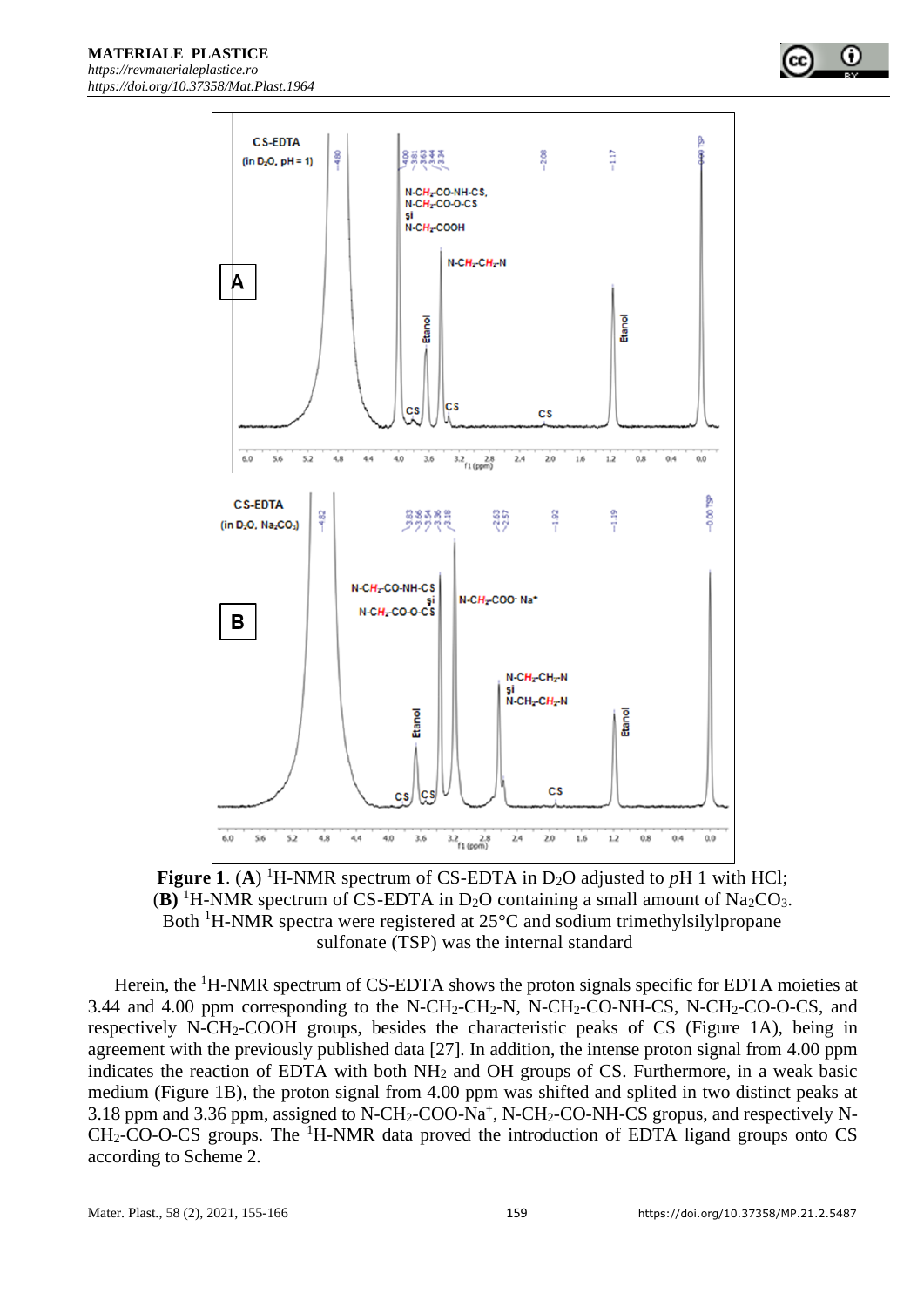

To obtain sorbent materials with high stability during multiple sorption/desorption cycles, the attachment of EDTA ligand groups was further carried out onto cross-linked CS-based cryobeads (Scheme 1 and Figure 2). The images taken by optical microscopy highlighted the spherical shape of the CS-based cryogels and their uniform distribution both in swollen (Figure 2A) and dried state (Figure 2B). In addition, it is observed that the functionalization of the cryogels with EDTA does not affect their shape or integrity. The CS-EDTA cryobeads are more hydrophilic due to the chemically modification of CS with EDTA complexane-type, thus the size diameters in swollen state were around 2.10 mm for CS-EDTA beads and only about 1.80 mm for cross-linked CS beads.



**Figure 2**. Optical images of cross-linked CS and CS-EDTA Cryobeads in swollen (**A**) and dried state (**B**)

The schematic representation of the synthetic route involved in preparation of EDTA-functionalized sorbents was indicated in Scheme 1. To assess the chemical modifications after CS functionalization, the FTIR spectroscopy was performed. The FTIR spectra of cross-linked CS and CS-EDTA cryobeads are shown in Figure 3.

The characteristic bands at 1660 cm<sup>-1</sup> attributed to the C=O bond (amide I), 1323 cm<sup>-1</sup> assigned to the C–N stretching vibration (amide III), and 1598 cm<sup>-1</sup> corresponding to the NH vibration of NH<sub>2</sub> amide groups (amide II) from the spectrum of CS were either blue-shifted to 1637 cm<sup>-1</sup> and 1318 cm<sup>-1</sup> or appeared as a shoulder in the FTIR spectrum of CS-EDTA cryogels (Figure 3). All these shifts and the presence of new peaks in the FTIR spectrum of chemically modified CS at  $1738 \text{ cm}^{-1}$  and  $1394 \text{ cm}^{-1}$ , characteristic to the stretching vibration of the C=O bond ester, and respectively to the –COOH groups [16,40], clearly prove the successful modification of CS with EDTA.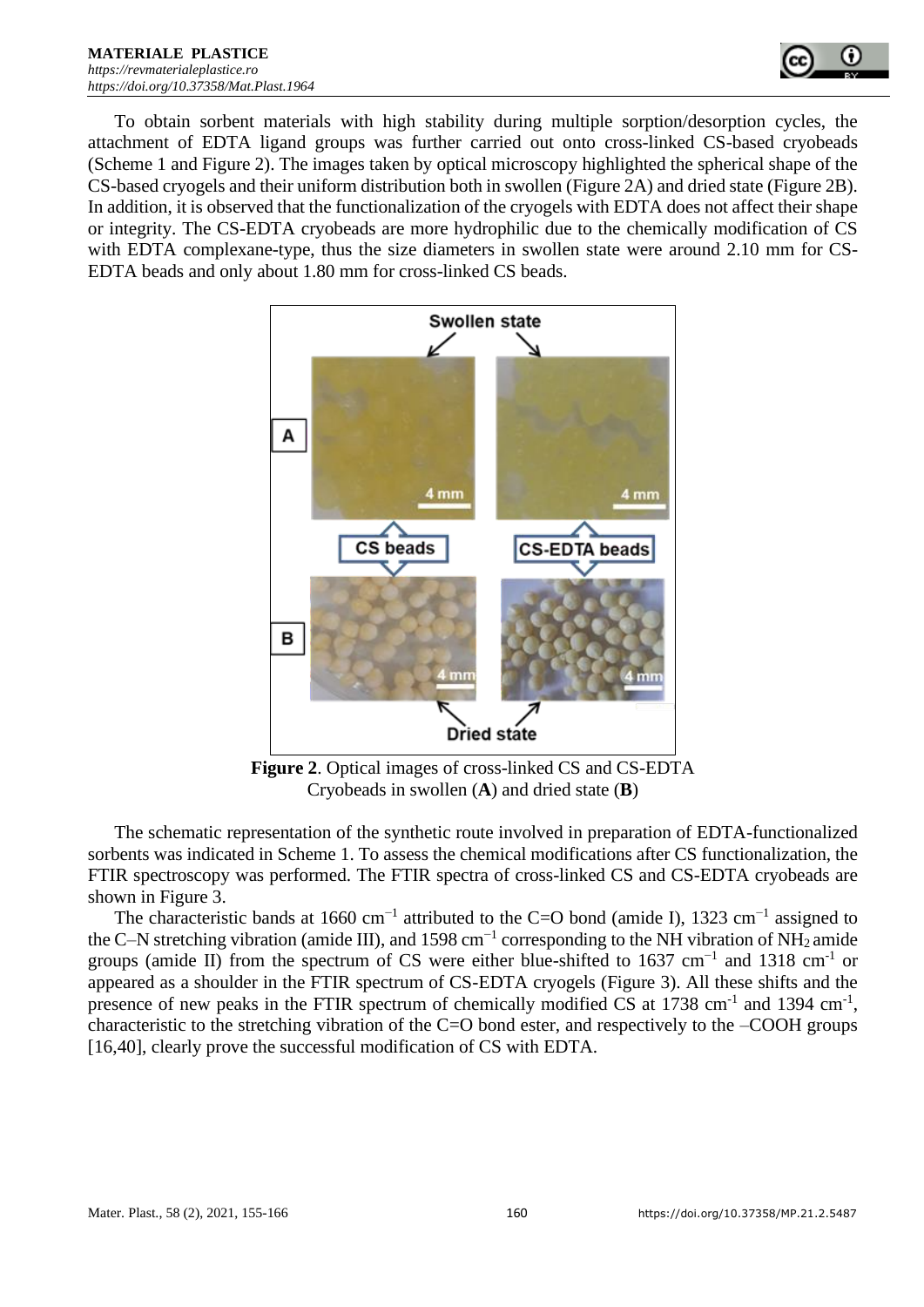

**Figure 3**. (A) FT-IR spectrum of cross-linked CS; (B) FT-IR spectrum of CS-EDTA cryobeads

The internal morphology of freeze-dried CS-based cryobeads was examined by SEM (Figure 4).



**Figure 4**. Cross-sectional SEM micrographs of cross-linked CS (A) and CS-EDTA  $(B)$  cryogels, the scaling bar is 40  $\mu$ m while the magnification is 2500x

A porous structure with interconnected lamellar pores oriented by one direction was observed for both cryogel samples with an average distance between the channels walls of  $10 \pm 2\mu$ m for the cross-linked CS (Figure 4A, Table 1) and  $14 \pm 3$  µm for CS-EDTA cryogels (Figure 4B, Table 1). In the case of CS-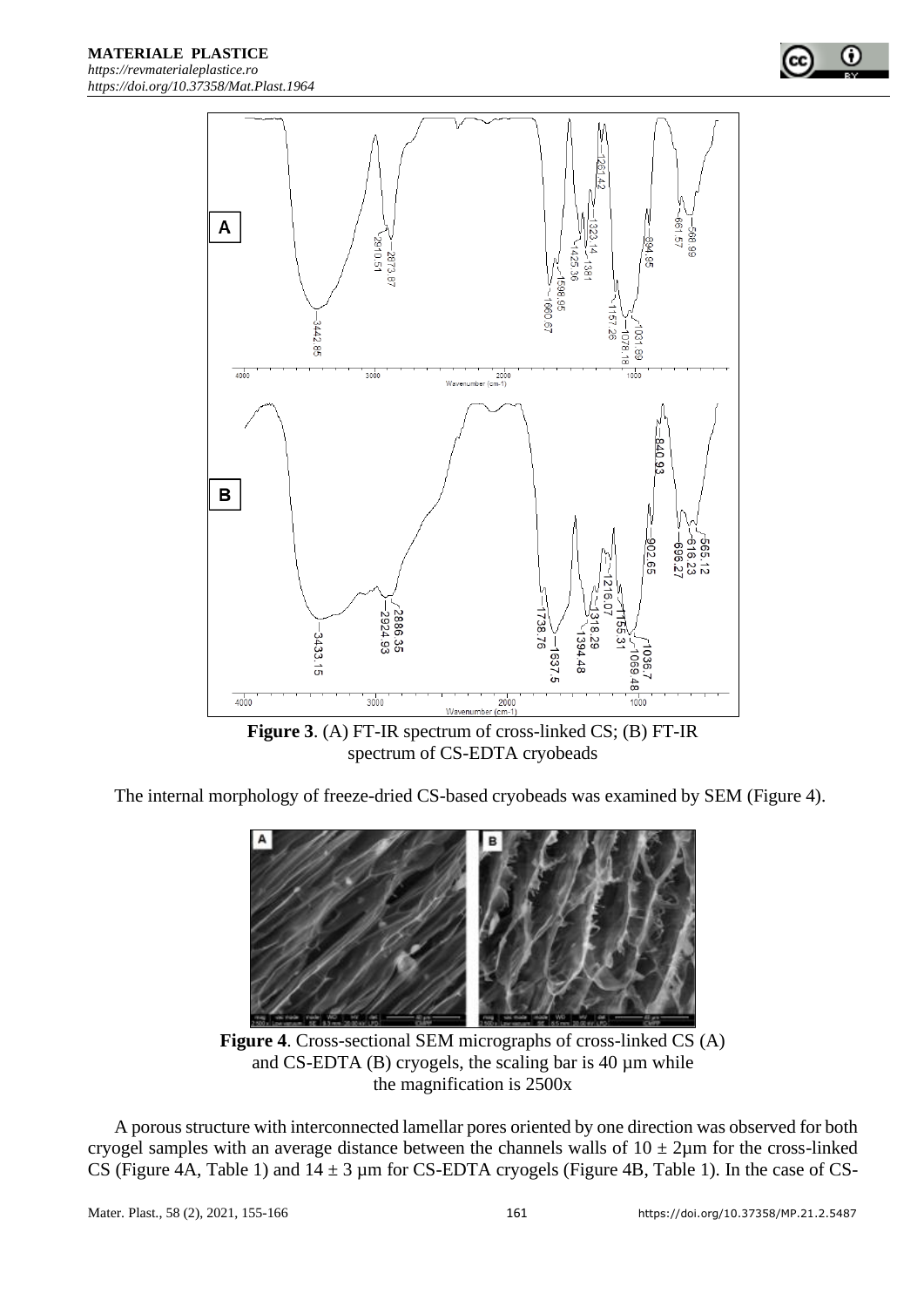

EDTA cryogels the pore channel sizes were relatively larger than of unmodified cross-linked CS cryogels (Figure 4). The less compact pore walls of CS-EDTA cryogels demonstrates that the functionalization reaction of cross-linked CS beads took place in the pore walls and not on their surface. The high values of the equilibrium swelling ratio for CS-EDTA cryogels (50 g/g compared with 39 g/g, Table 1) are explained by the presence of the hydrophilic COO<sup>-</sup> groups, which further support the successful attachment of EDTA moieties onto CS.

**Table 1**. Sample codes, gel fraction yield (*GFY, %*), mean distance between the channels walls  $(MD, \mu m)$ , porosity  $(P, %)$ , and swelling ratio (*SR*, g/g) of CS-based cryobeads

| $(M, g/g)$ of $C5$ -based of youcaus                                                                                   |                       |                 |                 |                               |  |  |  |  |
|------------------------------------------------------------------------------------------------------------------------|-----------------------|-----------------|-----------------|-------------------------------|--|--|--|--|
| Sample code                                                                                                            | $\mathrm{^{a}GFY,}$ % | $bMD$ , $\mu$ m | $\mathrm{P.}$ % | ${}^{\text{d}}\text{SR}, g/g$ |  |  |  |  |
|                                                                                                                        | $78.40 + 1.17$        | $10 + 2$        | $76.29 + 2.04$  | $38.92 + 2.38$                |  |  |  |  |
| CS-EDTA                                                                                                                |                       | $14 + 3$        | $82.95 + 2.63$  | $49.88 \pm 4.86$              |  |  |  |  |
| ${}^{a}CFV$ was calculated by Eq. (1), ${}^{b}MD$ was determined from SEM images: ${}^{c}D$ was calculated by Eq. (2). |                       |                 |                 |                               |  |  |  |  |

*GFY* was calculated by Eq.(1);  $bMD$  was determined from SEM images;  $cP$  was calculated by Eq. (2); <sup>d</sup>SR was evaluated gravimetrically using Eq. (3).

The total porosity in dried state (*P, %*) for both samples was evaluated using Eq. (2) and is presented in Table 1. The values of *P* were  $76.29 \pm 2.04\%$ , and  $82.95 \pm 2.63\%$ , respectively. The high porosity and the 1D-oriented micro-channeled architecture brought new benefits for CS-based cryobeads facilitating rapid sorption kinetics (Figure 5) in comparison to the CS-based materials, as powders or flakes.

### **3.2. Sorption studies**

The content of HMI released into the environment by different ways continues to increase as a result of both industrial activities and technological development, affecting the normal life of plants, animals and humans, and the finding of efficient and low-cost methods for their removal/recovery is a major concern worldwide. In this context, herein, the CS-based cryobeads were tested for the treatment of copper-containing wastewaters. Figure 5A shows the optical images of cross-linked CS and CS-EDTA cryobeads after interaction with  $Cu^{2+}$  ions. As can be observed, the EDTA-functionalized CS-based cryobeads exhibited a more intense green color after the sorption of  $Cu^{2+}$  ions, which indicates their higher retention capacity for these HMIs compare to unmodified CS cryobeads. The SEM micrographs taken for both copper-loaded sorbents further sustain the great potential of CS-EDTA cryobeads for removal of  $Cu<sup>2+</sup>$  ions (Figure 5B). The internal morphology of cross-linked CS cryobeads remained almost unchanged, while in the case of CS-EDTA, the pore walls became thicker and the distance between channels walls significantly decreased, which demonstrate a strong interaction between the functional groups of the polymer matrix and  $Cu^{2+}$  ions. Consequently, batch-sorption studies were performed to deeply investigate the sorption performance of the CS-EDTA cryobeads in comparison to that of the unmodified CS cryobeads. The influence of contact time (Figure 5C) and number of sorption/desorption cycles (Figure 5D) onto removal of  $Cu^{2+}$  ions by CS and CS-EDTA cryobeads were investigated systematically. As Figure 5C shows, the amount of  $Cu^{2+}$  ions adsorbed by CS–based cryobeads (CS and CS-EDTA) sharply increased with the increase of contact time from 5 to 30 min, and remained constant afterwards. This fast rate of  $Cu^{2+}$  ions sorption by both sorbents can be assigned to the presence of the larger lamellar pores (SEM micrographs, Figure 4) which ensure a rapid diffusion of HMIs to a high number of available functional groups. In addition, the sorption capacity of CS-EDTA cryobeads was about four-times higher than that of unmodified CS cryobeads (168 mg/g compared to 45 mg/g after 30 min, Figure 5C) pointing out the importance of introduction of the EDTA ligand functional groups onto CS matrix. The  $Cu^{2+}$  ions retained by our sorbents were successfully desorbed with 0.1 M HCl solution. The CS-EDTA cryobeads were adequately regenerated with 0.1 M NaOH and their feasibility in successive sorption/desorption cycles was analyzed. As can be seen from Figure 5D, the sorption capacity and removal efficiency of CS-EDTA cryobeads were preserved almost constant even after the  $10<sup>th</sup>$  cycle of sorption/desorption, displaying their extraordinary chemical structure stability.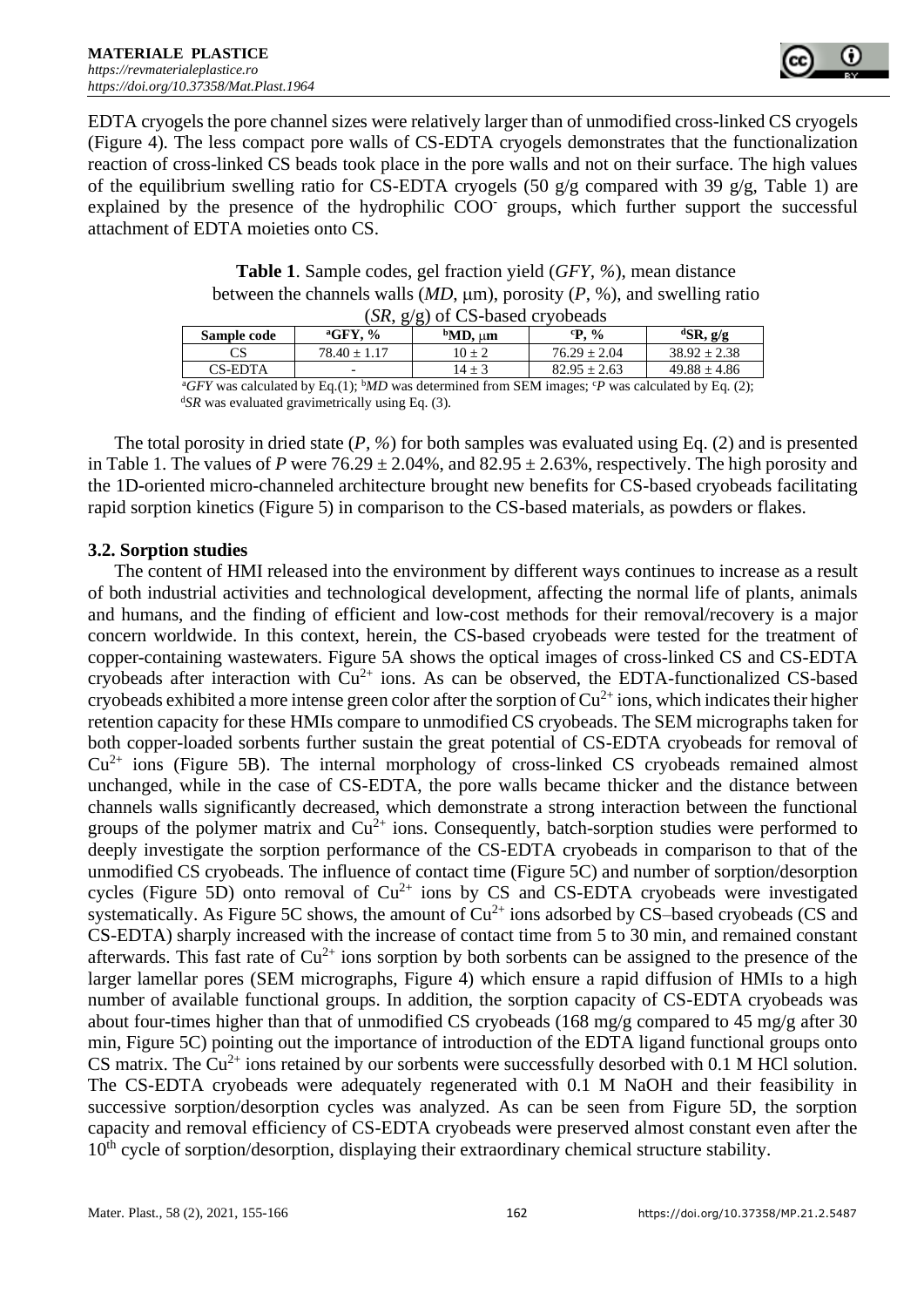



EDTA-modified CS derivatives have been tested before only for the removal of Pb(II) [21,25,28], Ni(II) [22,23], and Co(II) [23], or for the chromatographic separation of rare earths [24]. The usage of water soluble EDTA-linked CS as a flocculant for Cu(II) ions has been also evaluated [27]. However, this study reports for the first time preparation of EDTA-functionalized CS cryogels with a strong chelation capability and a broaden 'active' surface area for binding Cu(II) ions. The comparison of our sorption data with other previously published sorbents indicate the high potential of these cryogels in remediation of wastewaters containing  $Cu^{2+}$  ions (Table 2).

| <b>Table 2.</b> Functionalized CS sorbents for the removal of $Cu^{2+}$ ions from aqueous solutions. |                                                   |                |                            |                          |                                                                         |                  |  |  |  |
|------------------------------------------------------------------------------------------------------|---------------------------------------------------|----------------|----------------------------|--------------------------|-------------------------------------------------------------------------|------------------|--|--|--|
| <b>Sorbent</b>                                                                                       | <b>Sorption</b><br>Capacity, <sup>a</sup><br>mg/g | pH             | Dose of<br>sorbent,<br>g/L | Equilibrium<br>time, min | <b>Desorption and reusability</b>                                       | <b>Reference</b> |  |  |  |
| <b>Bifunctionalized CS</b><br>(C2)                                                                   | 71.5                                              | 4.5            | 0.2                        | 360                      | 22.4% desorption                                                        | [41]             |  |  |  |
| Bifunctionalized CS<br>(C4)                                                                          | 165.2                                             | 5.5            | 0.2                        | 240                      | incomplete desorption                                                   | [42]             |  |  |  |
| CS hydrogel beads                                                                                    | 163.9                                             | $\overline{4}$ | 5                          | 1440                     | ND <sup>b</sup>                                                         | [11]             |  |  |  |
| Thiourea-g-CS<br>hydrogels                                                                           | 129.8                                             | 5              | 1.2                        | 1440                     | complete regeneration and re-use in 3<br>cycles of sorption/desorption  | $[20]$           |  |  |  |
| EDTA-CS-CMC <sup>c</sup>                                                                             | 142.95                                            | 5.5            |                            | 40                       | complete regeneration and re-use in 5<br>cycles of sorption/desorption  | [43]             |  |  |  |
| CS-EDTA cryogels                                                                                     | 168                                               | $\overline{4}$ |                            | 30                       | complete regeneration and re-use in 10<br>cycles of sorption/desorption | This study       |  |  |  |

| в                                                                                                         |                           |  |  |  |  |  |  |  |  |
|-----------------------------------------------------------------------------------------------------------|---------------------------|--|--|--|--|--|--|--|--|
|                                                                                                           | Number of sorption cycles |  |  |  |  |  |  |  |  |
| <b>gure 5.</b> (A) Optical images of $Cu^{2+}$ -loaded onto cross-linked CS and CS-EDTA cryobeads; (B) SE |                           |  |  |  |  |  |  |  |  |
| crographs of CS-based sorbents after interaction with $Cu^{2+}$ ions; (C) Effect of contact time onto Cu  |                           |  |  |  |  |  |  |  |  |

mg Cu<sup>2+</sup>/g<br>160  $\div$  140  $c<sub>s</sub>$ CS-EDTA/Cu<sup>2+</sup>  $CS/Cu^{2+}$ CS-EDTA 80 60  $40$  $\overline{A}$  $20$  $\overline{a}$  $40$  $\overline{80}$  $120$  $160$  $\overline{200}$ Contact time, min mm D  $VIII/AB$  RE. %  $q.$  mg/g 200  $CS/Cu^{2+}$ CS-EDTA/Cu<sup>2</sup> ั้ง

180

C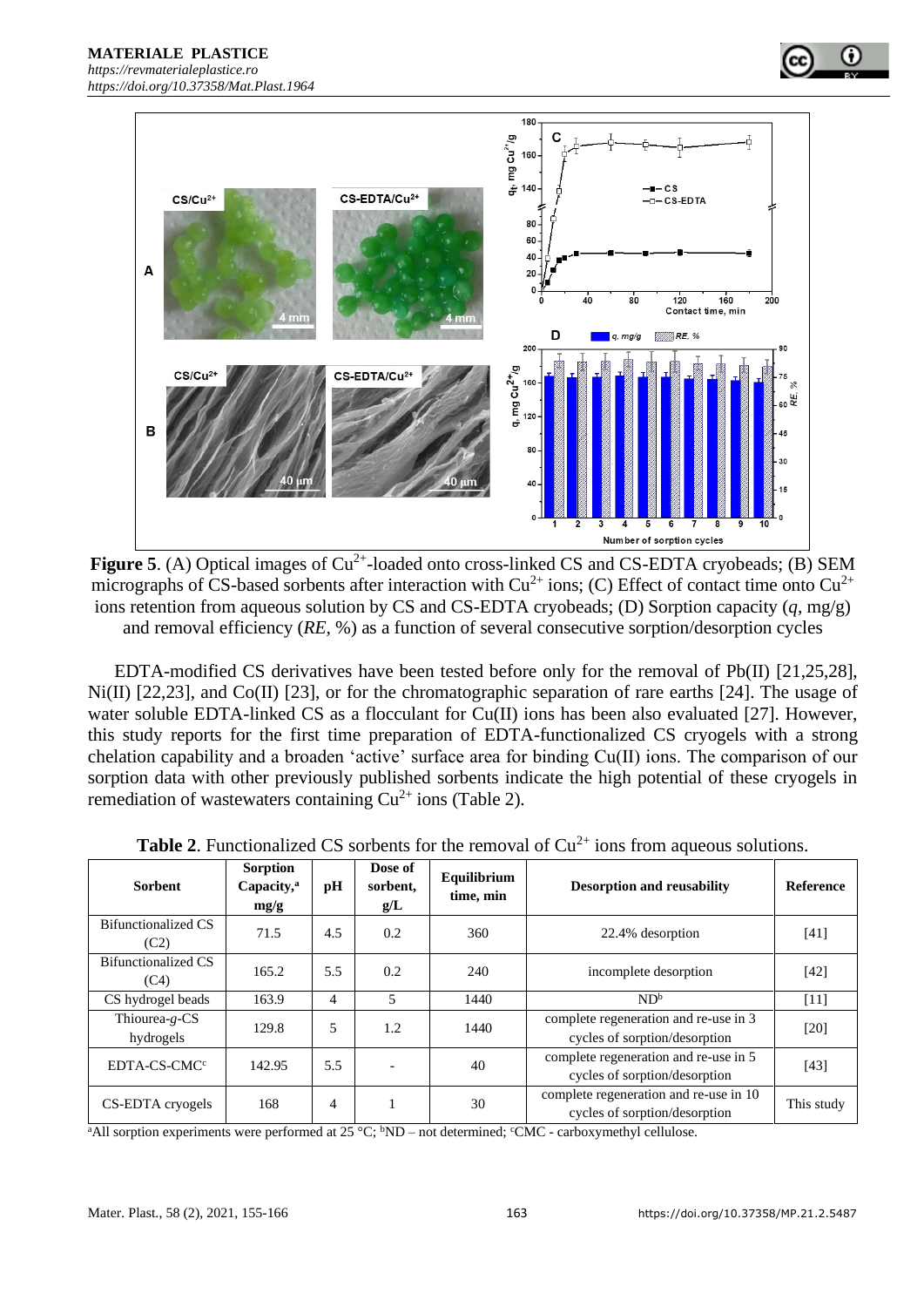

Thus, the CS-EDTA cryobeads exhibited a comparable or even higher sorption capacity than the other CS-modified sorbents. In addition, these cryogel sorbents required only 30 min to completely remove the  $Cu^{2+}$  ions and were successfully desorbed and re-used in 10 consecutive cycles of sorption/desorption without a significant loss of sorption capacity, which recommend them as remarkable bio-sorbents in treatment of HMIs-containing wastewaters.

# **4. Conclusions**

In this study, the functionalization with EDTA of both CS and cross-linked CS cryobeads was successfully achieved. The chemical structure of CS before and after modification with EDTA groups was highlighted by FTIR and <sup>1</sup>H-NMR spectroscopy. A 1D-oriented porous structure with lamellar interconnected pores was observed for both sorbents, i.e. cross-linked CS and CS-EDTA cryobeads. The sorption studies revealed that the CS-EDTA cryobeads exhibited a sorption capacity of 168 mg/g, which is four-times higher than that of unmodified cryobeads. The fast kinetic rate, the remarkable reusability as well as the low-cost production of the CS-EDTA cryobeads, clearly indicate their huge potential for removal of HMIs from contaminated waters.

**Acknowledgments:** This work was supported by a grant of Romanian Ministry of Research and Innovation (CCCDI-UEFISCDI) PN-III-P1-1.1-TE-2016-1697 project [TE117/10.10.2018].

# **References**

1. CRINI, G., Recent Developments in Polysaccharide-Based Materials Used as Adsorbents in Wastewater Treatment, *Prog. Polym. Sci*., **30**(1), 2005, 38-70.

2. DESBRIÈRES, J., GUIBAL, E., Chitosan for Wastewater Treatment, *Polym. Int*., **67**(1), 2018, 7**-**14. 3. PAKDEL, P.M., PEIGHAMBARDOUST, S.J., Review on Recent Progress in Chitosan-Based Hydrogels for Wastewater Treatment Application, *Carbohydr. Polym.*, **201**(1), 2018, 264**-**279.

4. SÁEZ, P., DINU, I.A., RODRÍGUEZ, A., GÓMEZ, J.M., LAZAR, M.M., ROSSINI, D., DINU, M.V., Composite Cryo-beads of Chitosan Reinforced with Natural Zeolites with Remarkable Elasticity and Switching on/off Selectivity for Heavy Metal Ions, *Int. J. Biol. Macromol*., **164**, 2020, 2432**-**2449. 5. DINU, M.V., DINU, I.A., LAZAR, M.M., DRAGAN, E.S., Insights Into the Mechanism of  $Cu^{2+}$ 

Binding onto Chitosan**-**Based Cryogel Composites: Equilibrium, Kinetic and Thermodynamic Studies, *Cellulose Chem. Technol*., **52**(3**-**4), 2018, 181**-**192.

6. HUMELNICU, D., DRAGAN, E.S., DINU, M.V., A Comparative Study on  $Cu^{2+}$ ,  $Zn^{2+}$ ,  $Ni^{2+}$ ,  $Fe^{3+}$ , and Cr3+ Metal Ions Removal by Chitosan**-**Based Composite Cryogels, *Molecules*, **25**(11), 2020, 2664. 7. DINU, M.V., LAZAR, M.M., DRAGAN, E.S., Dual Ionic Cross-Linked Alginate/Clinoptilolite Composite Microbeads with Improved Stability and Enhanced Sorption Properties for Methylene Blue, *React. Funct. Polym*., **116**, 2017, 31**-**40.

8. QI, [X.,](https://www.sciencedirect.com/science/article/pii/S0304389420313480#!) ZENG, [Q., T](https://www.sciencedirect.com/science/article/pii/S0304389420313480#!)ONG, [X., S](https://www.sciencedirect.com/science/article/pii/S0304389420313480#!)U, [T., X](https://www.sciencedirect.com/science/article/pii/S0304389420313480#!)IE, [L., Y](https://www.sciencedirect.com/science/article/pii/S0304389420313480#!)UAN, K., [XU, J., S](https://www.sciencedirect.com/science/article/pii/S0304389420313480#!)HEN [J., P](https://www.sciencedirect.com/science/article/pii/S0304389420313480#!)olydopamine/ Montmorillonite**-**Embedded Pullulan Hydrogels as Efficient Adsorbents for Removing Crystal Violet, *J. Hazard. Mater*., **402**, 2021, 123359.

9. DRAGAN, E.S., HUMELNICU, D., DINU, M.V., Development of Chitosan**-**Poly(ethyleneimine) Based Double Network Cryogels and Their Application as Superadsorbents for Phosphate, *Carbohydr. Polym*. **210**, 2019, 17**-**25.

10. DINU, I.A., GHIMICI, L., Removal of Some Commercial Pesticides from Aqueous Dispersions Using as Flocculant a Thymine**-**Containing Chitosan Derivative, *Sep. Purif. Technol*., **209**, 2019, 698– 706.

11. LI, N., BAI, R., A Novel Amine**-**Shielded Surface Cross-linking of Chitosan Hydrogel Beads for Ehanced Metal Adsorption Performance, *Ind. Eng. Chem. Res*., **44**(17), 2005, 6692-6700.

12. KAMINSKI, W., TOMCZAK, E., JAROS, K., Interactions of Metal Ions Sorbed on Chitosan Beads, *Desalination*, **218**(1), 2008, 281**-**286.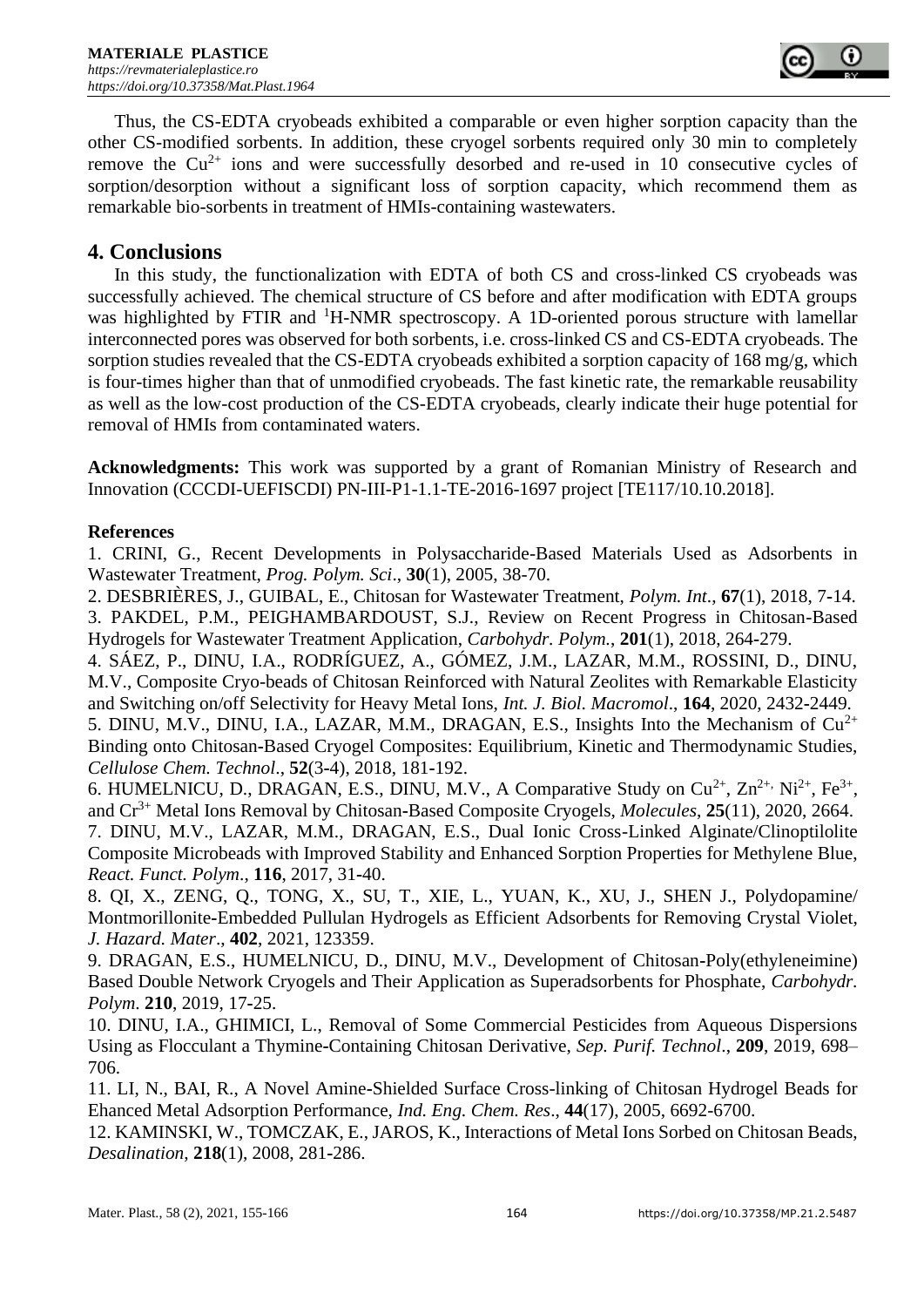

13. BRATSKAYA, S., PRIVAR, Y., NESTEROV, D., MODIN, E., KODESS, M.I., SLOBODYUK, A., MARININ, D.V., PESTOV, A.V., Chitosan Gels and Cryogels Cross**-**linked with Diglycidyl Ethers of Ethylene Glycol and Polyethylene Glycol in Acidic Media, *Biomacromolecules*, **20**(4), 2019, 1635– 1643.

14. DRAGAN, E.S., DINU, M.V., Advances in Porous Chitosan**-**Based Composite Hydrogels: Synthesis and Applications*, React. Funct. Polym*., **146**, 2020, 104372.

15. UPADHYAY, [U., S](https://www.sciencedirect.com/science/article/pii/S0144861720311735#!)REEDHAR, I., SINGH, [S.A., P](https://www.sciencedirect.com/science/article/pii/S0144861720311735#!)ATEL, [C.M., A](https://www.sciencedirect.com/science/article/pii/S0144861720311735#!)NITHA, [K.L., R](https://www.sciencedirect.com/science/article/pii/S0144861720311735#!)ecent Advances in Heavy Metal Removal by Chitosan Based Adsorbents, *Carbohdr. Polym*., **251**, 2021, 117000.

16. ZHUANG, S., CHENG, R., KANG, M., WANG, J., Kinetic and Equilibrium of U(VI) Adsorption onto Magnetic Amidoxime**-**Functionalized Chitosan Beads, *J. Clean. Prod*., **188**, 2018, 655-661.

17. ANIRUDHAN, T.S., LEKSHMI, G.S., SHAINY, F., Synthesis and Characterization of Amidoxime Modified Chitosan/Bentonite Composite for the Adsorptive Removal and Recovery of Uranium from Seawater, *J. Colloid Interf. Sci*., **534**, 2019, 248**-**261.

18. HAMZA, M.F., ROUX, J.C., GUIBAL, E., Uranium and Europium Sorption on Amidoxime**-**Functionalized Magnetic Chitosan Micro**-**Particles, *Chem. Eng. J*., **344**, 2018, 124**-**137.

19. MOZAFFARI, M., EMAMI, M.R.S., BINAEIAN, E., A Novel Thiosemicarbazide Modified Chitosan (TSFCS) for Efficiency Removal of Pb (II) and Methyl Red from Aqueous Solution, *Int. J. Biol. Macromol*., **123**, 2019, 457**-**467.

20. GHIORGHITA, C.A., BORCHERT, K.B.L., VASILIU, A.L., ZAHARIA, M.M., SCHWARZ, D., MIHAI, M., Porous Thiourea**-**Grafted**-**Chitosan Hydrogels: Synthesis and Sorption of Toxic Metal Ions from Contaminated Waters, *Colloids Surf. A*, **607**, 2020, 125504.

21. INOUE, K., OHTO, K., YOSHIZUKA, K., YAMAGUCHI, T., TANAKA, T., Adsorption of Lead(II) Ion on Complexane Types of Chemically Modified Chitosan, *Bull. Chem. Soc. Jpn*., **70**(10), 1997, 2443-2447.

22. NAGIB, S., INOUE, K., YAMAGUCHI, T., TAMARU, T., Recovery of Ni from a Large Excess of Al Generated from Spent Hydrodesulfurization Catalyst using Picolylamine Type Chelating Resin and Complexane Types of Chemically Modified Chitosan, *Hydrometallurgy*, **51**(1), 1999, 73-85.

23. REPO, E., WARCHOL, J.K., KURNIAWANA, T.A., SILLANPÄÄ, M.E.T., Adsorption of Co(II) and Ni(II) by EDTA**-** and/or DTPA**-**Modified Chitosan: Kinetic and Equilibrium Modeling, *Chem. Eng. J*., **161**(1**-**2), 2010, 73**-**82.

24. ROOSEN, J., BINNEMANS, K., Adsorption and Chromatographic Separation of Rare Earths with EDTA**-** and DTPA**-**Functionalized Chitosan Biopolymers, *J. Mater. Chem*. *A*, **2**(5),2014, 1530**-**1540.

25. AYATI, A., TANHAEI, B., SILLANPAA, M., Lead(II)‐Ion removal by Ethylenediaminetetraacetic Acid Ligand Functionalized Magnetic Chitosan–Aluminum Oxide–Iron Oxide Nanoadsorbents and Microadsorbents: Equilibrium, Kinetics, and Thermodynamics, *J. Appl. Polym. Sci*., **134**(4), 2017, 44360.

26. SHENG, L., ZHOU, L., HUANG, Z., LIU, Z., CHEN, Q., HUANG, G., ADESINa, A.A., Facile Synthesis of Magnetic Chitosan Nano**-**Particles Functionalized with N/O**-**Containing Groups for Efficient Adsorption of U(VI) from Aqueous Solution, *J. Radioanal Nucl. Chem.*, **310**(3), 2016, 1361**-** 1371.

27. FUJITA, S., SAKAIRI, N., Water Soluble EDTA**-**Linked Chitosan as a Zwitterionic Flocculant for *p*H Sensitive Removal of Cu(II) ion, *RSC Adv*., **6**(13), 2016, 10385**-**10392.

28. KHAWAR, A., ASLAM, Z., ABBAS, S.J.A., Pb (II) Biosorption Using DAP/EDTA**-**Modified Biopolymer (Chitosan), *Chem. Eng. Commun*., **205**(11), 2018, 1555-1567.

29. GUO, D.M., AN, Q.D., XIAO, Z.Y., ZHAI, S.R., YANG, D.J., Efficient Removal of Pb(II), Cr(VI) and Organic Dyes by Polydopamine Modified Chitosan Aerogels, *Carbohydr. Polym*., **202**, 2018, 306**-** 314.

30. IMAMA, E.A., EL**-**SAYED, I.E.T., MAHFOUZ, M.G., TOLBA, A.A., AKASHI, T., GALHOUM, A.A., GUIBAL, E., Synthesis of α-Aminophosphonate Functionalized Chitosan Sorbents: Effect of Methyl vs Phenyl Group on Uranium Sorption, *Chem. Eng. J*., **352**, 2018, 1022-1034.